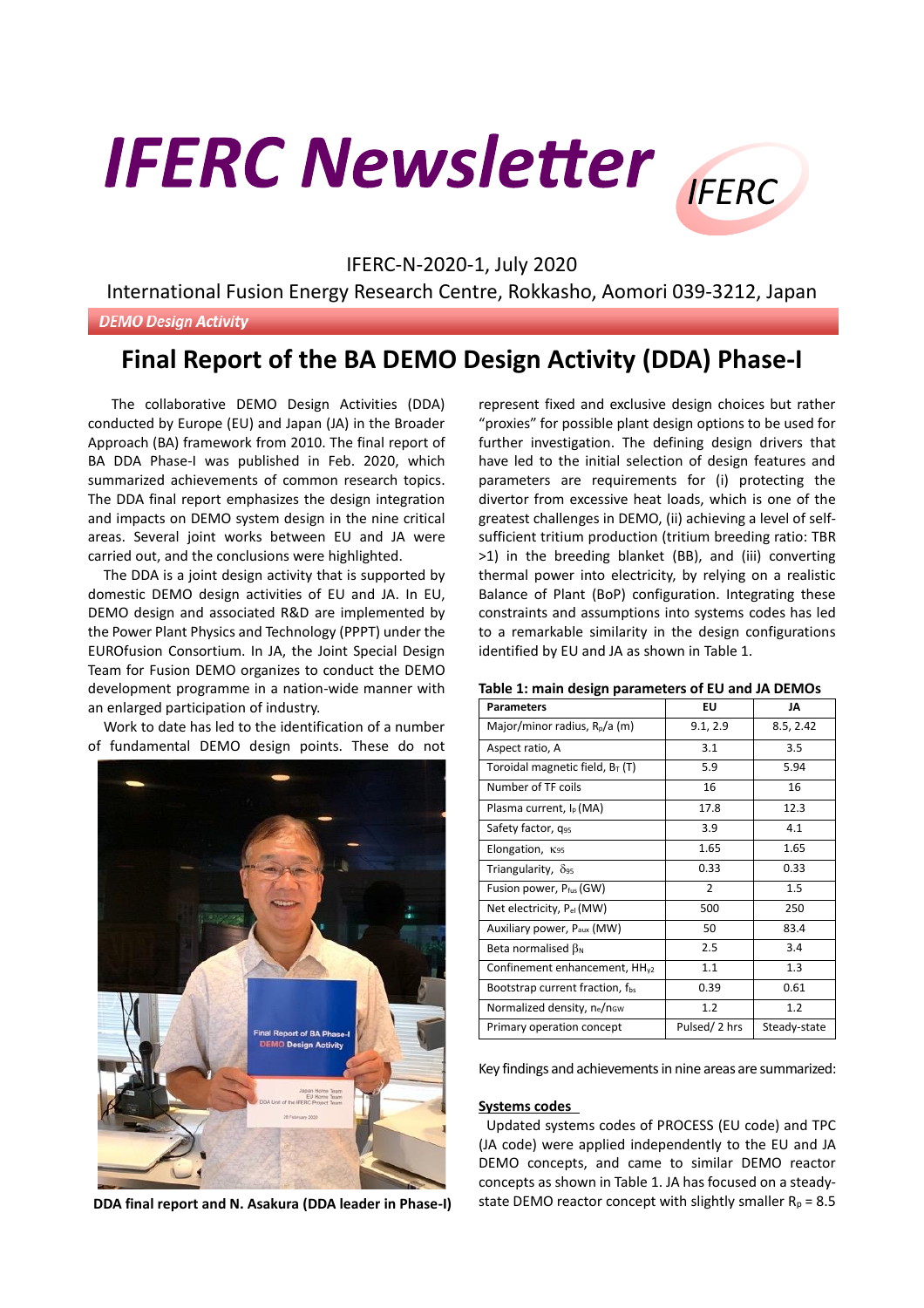m and  $P_{fus} = 1.5$  GW, that provides sufficient operational flexibility, including pulsed operation in the initial phase. EU focused on a pulsed DEMO, but a so-called flexiDEMO that allows pulse and steady-state operation is also studied. EU work also included extensive sensitivity analyses to determine the impact of key uncertainties in the physics assumptions on the overall DEMO reactor design operating performance.

Benchmarking of the PROCESS and the TPC led to refinements and improvements in both systems codes, enabling reliable results from the application of the codes to the exploitation of various DEMO design parameters. Recent improvements include: i) the power balance model relating to radiation power, definitions of energy confinement time and H-factor (HH98y2), ii) the calculation model of the normalized beta value for fast particle contribution, and iii) the divertor prediction model, i.e. physics-based approach underpinning the divertor model in PROCESS was confirmed with results by the JA SONIC divertor simulation code. The benchmarked system codes were also applied to conduct uncertainty analyses to determine the robustness of the assumptions used for each DEMO design. For the parameters and assumptions of the EU DEMO baseline design (DEMO1 2017) examined, a likelihood of reaching the acceptable performance was estimated to be a 60-70%. Over the whole period of the BA collaboration, this exercise has greatly improved understanding of how initial assumptions about device and system performance impact the final global power plant parameters and therefore the overall design strategy.



**Core members joined in EUROfusion, Garching** 

## **DEMO Physics basis**

Common physics issues for the EU and JA DEMO designs have been identified:

- (1) The assessment of the ramp-up scenario for highly elongated plasma by means of plasma equilibrium simulators, taking into account the 3-dimensional eddy current effect and the acceptable coil power for vertical position control. The plasma with lower elongation ( $\kappa_{95}$ < 1.65) does not require a dedicated conductor shell, but it is necessary for the higher  $\kappa_{95}$ .
- (2) EU and JA developed analysis codes for the plasma heat loads on the first wall, based on magnetic field line

tracing. The heat load carried by charged particles tends to be larger around the top region, near the baffle plate, and the inner mid-plane for the present design of the first wall shapes. Requirements for the dedicated wallprotection limiters should be continued in the future.

(3) In view of the challenging requirements on active control schemes in ITER, it is concluded that DEMO needs to assume a scenario with no/small ELMs. The ELM mitigation strategies, including R&D, needs experimental support from the existing tokamaks/ITER and modelling/simulation.

Future work is focus on (i) the identification of heating and current drive (H&CD) requirement for DEMO, (ii) the evaluation of plasma facing components heat loads during transients. In particular, a strategy will be proposed to allow protection of the first wall by the installation of discrete and possibly sacrificial limiters.

It is foreseen that ITER and JT-60SA, together with other devices worldwide, will play a major role and establish a robust experimental basis.

# **Divertor and Power exhaust**

Concepts for the power exhaust and divertor design, consistent with the respective plasma scenarios for JA and EU DEMOs have been developed.

The increase of the radiation power fraction in the main plasma ( $f_{rad}$ <sup>main</sup>) to ~0.67 was proposed for the EU DEMO in order to employ ITER-level power handling in the divertor (power exhaust parameter:  $P_{sep}/R_p \sim 17$ MWm-1 ) and to reduce the divertor baffle, i.e. more open geometry. On the other hand, for the JA DEMO, a divertor design appropriate for high power handling ( $P_{sep}/R_p \sim 30$ MWm<sup>-1</sup>) in the ITER-like, closed geometry was proposed in order to achieve a higher plasma performance at the ITER-level  $f_{rad}$ <sup>main</sup> (~0.4). The divertor simulation codes showed that detached plasma operation with a peak target heat load (q<sub>target</sub>) less than 10 MWm<sup>-2</sup>-level was obtained in the both divertor design concepts. As a joint work, effect of the divertor geometry on the EU and JA divertor performances, e.g. reduction in the peak qtarget and T $_{\rm e}^{\rm div}$ , were compared for identical P $_{\rm sep}/\rm R_p$  at ITER-level.

Design considerations focused on water-cooled divertor. Coolant routes for the divertor target (high heat flux component) and the other components including the cassette were an important common issue. Potential material degradation of the CuCrZr pipe under neutron irradiation and appropriate water temperature (130- 200°C) are common issues to be addressed. At the same time, several improved concepts of high-heat flux components were developed for the EU divertor, and testing of mock-ups was successful at 20 MWm-2 and beyond. A target design with F82H steel coolant piping (290°C, 15MPa) was proposed for the high neutron areas such as baffles and dome in the JA divertor.

Assessments of advanced magnetic configurations for the DEMO divertor were carried out in EU and JA, pointing out major design integration issues in physics and engineering.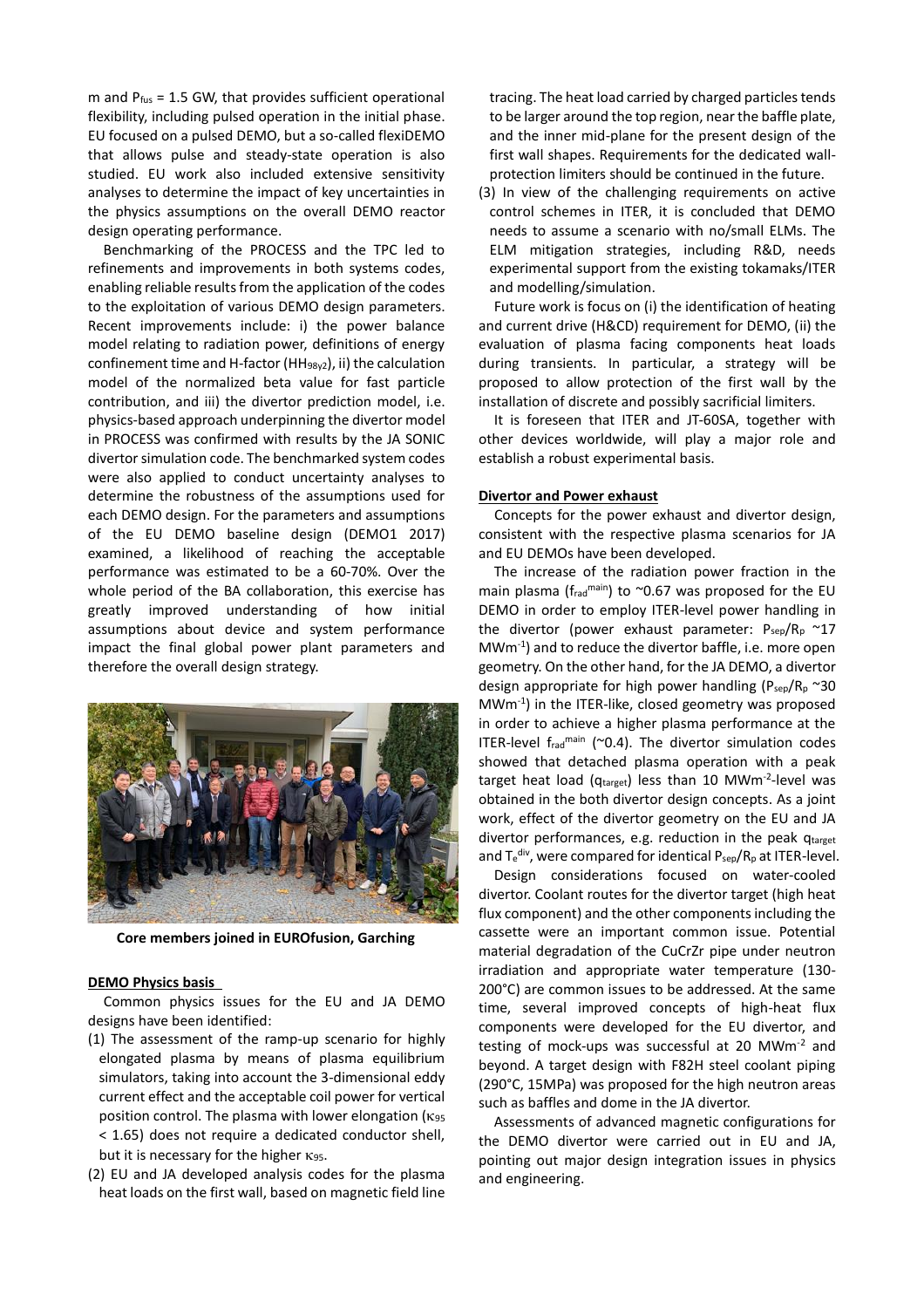# **In-vessel and Tritium breeding blanket (BB) design**

 Three different BB design and technologies options have been developed by EU and JA. EU blanket concepts are the Helium Cooled Pebble Bed (HCPB) and the Water Cooled Lithium Lead (WCLL). The HCPB blanket has undergone drastic design changes, adopting a fuel-pin based architecture and opening-up to the possibility of using Beryllides as neutron multipliers. JA is developing a Water Cooled Ceramic Breeder (WCCB) blanket concept. The WCCB blanket uses a honeycomb structure, which acts against the in/box loss-of-coolant accident (LOCA) ensuring pressure tightness. It has a simple interior with a Li<sub>2</sub>TiO<sub>3</sub> (T-breeding) and Be<sub>12</sub>Ti (n-multiplier) mixed pebble bed. Neutronic evaluations showed that the target of the overall TBR (>1.05) is achievable with all the three blanket concepts.

Common design requirements of these BB concepts have been systematically cross-checked with particular focus to the shielding performances for the vacuum vessel (VV) and the toroidal field (TF) coil insulator (JA refers to 0.1 dpa/FPY in the VV, EU to 2.75 dpa over 6 FPY with a nuclear heating target of 0.3-0.5 MWm<sup>-3</sup>).

For the cooling water activation issue, an enhanced numerical methodology has been developed, and the nitrogen isotopes ( $^{16}N$  and  $^{17}N$ ) concentrations have been benchmarked (concentrations of the order of  $\approx$ 3-4×10<sup>16</sup> [m<sup>-3</sup>] and of  $1-2\times10^{12}$  [m<sup>-3</sup>] for <sup>16</sup>N and <sup>17</sup>N, respectively). The impact of water activation on the BoP design was analyzed, and some mitigation designs like protecting the valves were proposed.

BB concepts have shown issues in terms of fabrication and reliability. Future work is devoted (i) to improve the BB RAMI, (ii) to demonstrate the integral manufacturing of JA and EU BB, and (iii) to reduce the costs, e.g. recycling for Reduced activation ferritic/martensitic (RAFM) steels, T-breeding and n-multiplication pebbles, etc.

#### **Remote maintenance (RM)**

The main differences from ITER are that the mass and size of components utilized in DEMO are much larger; the in-vessel environment for DEMO is more severe, in particular for radiation levels; the remote maintenance strategy for DEMO requires faster maintenance operations, and more operations to be undertaken in parallel compared to ITER. The current view from the EU and JA design studies is that the vertical maintenance scheme is considered the most viable blanket maintenance scheme for DEMO and future reactors.

The shutdown dose rate was analyzed in VV and surrounding ports by simulating different removal scenarios for the blanket segments, divertor cassettes and remote maintenance equipment. Radiation analyses were conducted in JA and EU and the obtained results were broadly similar. On this basis, concepts have been developed for two different blanket and divertor handling systems with two outline options for the transporter engineering design. The design issues associated with the removal of the full blanket segments have triggered the investigation of alternative architectures (blanket

segmentation) for risk mitigation.

Furthermore, extensive proposals on different views of in-vessel maintenance scheme, service connection and hot cell facility concepts were beneficial for both EU and JA for their design optimization.

#### **Superconducting magnets**

 Superconducting magnet design has been studied based on current DEMO design targets that assume a toroidal magnetic field (TF) on axis of larger than 5.3 T both in the EU and JA. A comparison of the TF coil design options (2 in JA, 4 in EU) was performed. Previously, the EU was only considering winding pack (WP) options without radial plates (RPs), while solely options with RPs were studied in JA.

In order to develop feasible WP concepts based on the comparisons of designs, EU and JA have included additional concepts (EU: using RPs, JA: without RPs, respectively) as a joint work. This should be based on the identified common design criteria and assumptions, while taking into account the known differences.

In both EU and JA, the basic concept of central solenoid (CS) and poloidal field (PF) coil design is similar to ITER. In addition, both sides are investigating a concept of a hybrid CS as an advanced option, using high temperature superconductors (HTS) to optimize the CS flux and compactness.

A design of the error field correction coil for mitigation of fabrication tolerance was investigated for JA DEMO. As a common issue, EU and JA plan to adopt an error field correction coils installed at the outside the vessel.

# **Plant design, Balance of plant (BoP) and Tritium process**

 EU and JA have developed some initial plant layouts including the BoP concept, and several options of the plant system have been assessed. As EU DEMO is based on the pulse operation, options including an energy storage system (ESS) are contemplated. By keeping a short dwell time around 10 min, a direct cycle between Primary Heat Transfer System (PHTS) and Power Conversion System (PCS) was possible. JA DEMO has chosen a two loop-PHTS directly coupled with PCS, and it also plans pulsed operation during commissioning phase (power-up phase). Possible dwell time can be designed to about 14 minutes for the two loop PHTS.

Comparison of tritium (T) management strategies revealed several common understandings. The Permeation Reduction Factor (PRF) and scale of Coolant Purification System (CPS) have a large impact on control for T-management in PHTS. The potential problem of Tpermeation was investigated at the steam generator, especially for the case of helium as a coolant in EU. Further work is also required on the design and technology development of the T-Extraction and Removal (TER) and CPS, as ancillary systems of the BB. The Tokamak Exhaust Processing (TEP) system should be also designed to consolidate design of the fuel system. The development of dynamic T-cycle simulator is necessary to support the fuel system design.